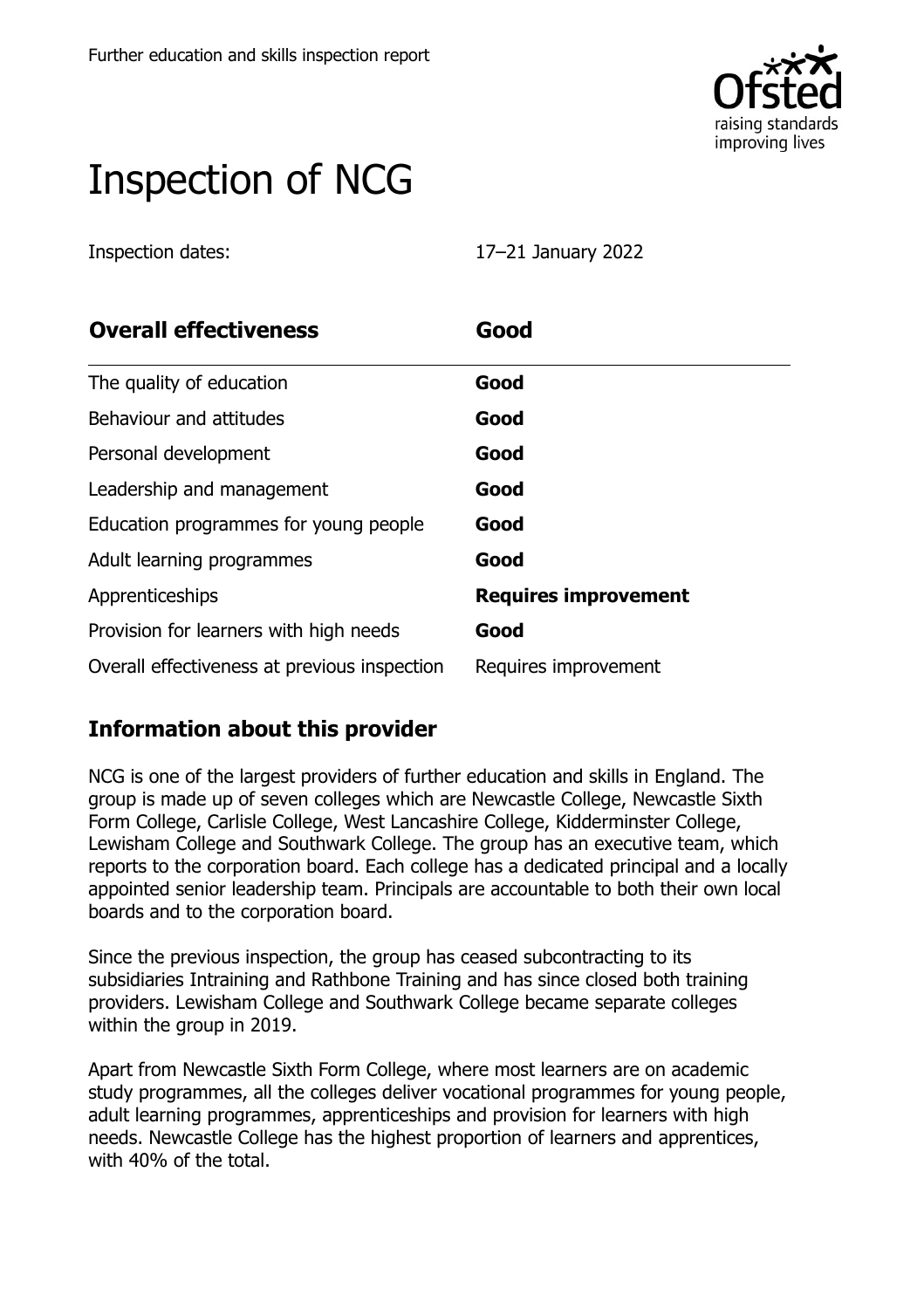

#### **What is it like to be a learner with this provider?**

Across all colleges in the group, most learners on education programmes for young people, adult learning programmes and provision for learners with high needs achieve their qualifications and progress onto higher education, further training or employment.

Most learners are highly motivated to learn and to develop their skills and knowledge. They work diligently in and outside the classroom. At Newcastle Sixth Form College, learners are often heard debating topics after classes have ended.

Learners on education programmes for young people appreciate the way that staff treat them like adults. They understand that this comes with attendant rights and responsibilities, and they behave accordingly.

Most learners are highly respectful of each other and their teachers. They participate enthusiastically in classroom discussions and wait patiently for others to finish speaking before contributing themselves. At Kidderminster College, learners in dance provide constructive critiques of their peers' performances which motivates them to do better.

Learners gain useful information from their tutorial programmes about how to stay physically healthy and mentally well. At Newcastle College and West Lancashire College, learners explore how to improve their nutrition through plant-based diets. Learners across all the colleges in the group regularly use an app on their phones to improve their mental well-being.

Learners and apprentices benefit from being taught in modern facilities with up-to-date technical equipment that meets industry standards. Construction and engineering learners at Carlisle College enjoy the state-of-the art resources available to them in the newly opened advanced manufacturing centre. Learners with high needs on construction programmes at Lewisham College have their own specially designed 'chill out' room where they can relax between lessons.

Learners are starting to develop their work-ready skills through good quality work experience and work placements after these had been seriously curtailed during the pandemic restrictions. For example, learners at West Lancashire College school of medicine all have relevant work experience in NHS facilities.

Learners with high needs say that they are being taken seriously for the first time as young adults. Staff provide them with the education that they need to get them to where they want to be in their careers.

Learners state that they feel safe from sexual abuse and harassment while at colleges in the group, although they acknowledge that they experience these issues in the wider community. They are confident that staff, particularly their personal tutors, would act swiftly to deal with their concerns and would challenge the very small number of learners who indulge in derogatory banter or make discriminatory remarks.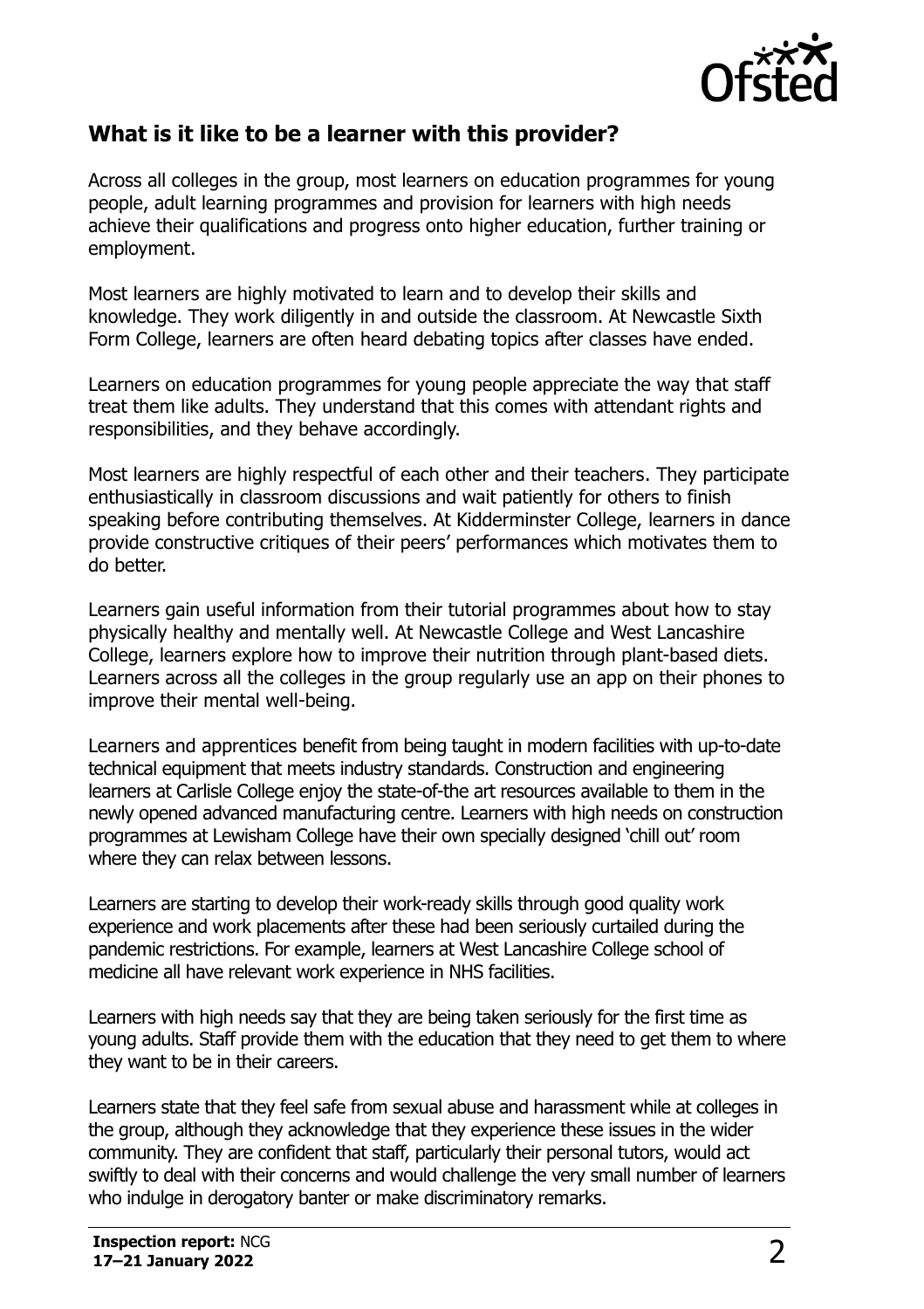

Too many apprentices do not receive a consistently good quality of education. As a result, they do not develop quickly enough the skills that they need for the industries in which they work.

Most learners attend their vocational and academic subjects and arrive on time ready to learn. However, learners' attendance at English and mathematics classes is too low.

#### **What does the provider do well and what does it need to do better?**

Since the previous inspection, senior leaders have successfully transformed the organisational culture of the group and its constituent colleges so that they work more effectively together to pursue their mission to enable social mobility and economic prosperity through high-quality education.

Colleges within the group now share a set of strong policy frameworks for quality, teaching, equality and diversity, and safeguarding. They implement these policies effectively to provide learners on education programmes for young people, adult learning programmes and provision for learners with high needs with a consistently good quality of education; this removes the wide variations in learner experience and outcomes that were present at the time of the previous inspection.

Senior leadership teams at group and college level have been strengthened as part of the strategy to address most of the key weaknesses that were identified at the previous inspection. The appointment of a new chief executive officer and executive principals for the northern and southern colleges within the group, plus new appointments to leadership roles within colleges, has provided extra impetus to the drive to improve the quality of education. This is most evident in the sustained improvement in the quality of education that learners aged 16 to 18, the largest group of learners within the group, now enjoy.

Leaders and managers rightly acknowledge that the quality of education for apprentices needs further improvement. They have taken a range of actions to address the weaknesses in this provision, such as reducing the number of subcontractors. Although these actions are beginning to bring about sustainable improvements, too many of the current apprentices on programmes are making slow progress.

Leaders and managers at all colleges across the group develop and design curricula that respond well to the demands of employers and to the needs of learners and the communities where they live. College senior leadership teams and their staff work effectively with strategic partners, such as local enterprise partnerships and combined mayoral authorities, to identify skills gaps and growth areas within local economies and to inform curriculum planning. In Newcastle, the college uses its employer advisory boards effectively to inform new curriculum developments in growth areas such as offshore energy and renewables at the Port of Blyth.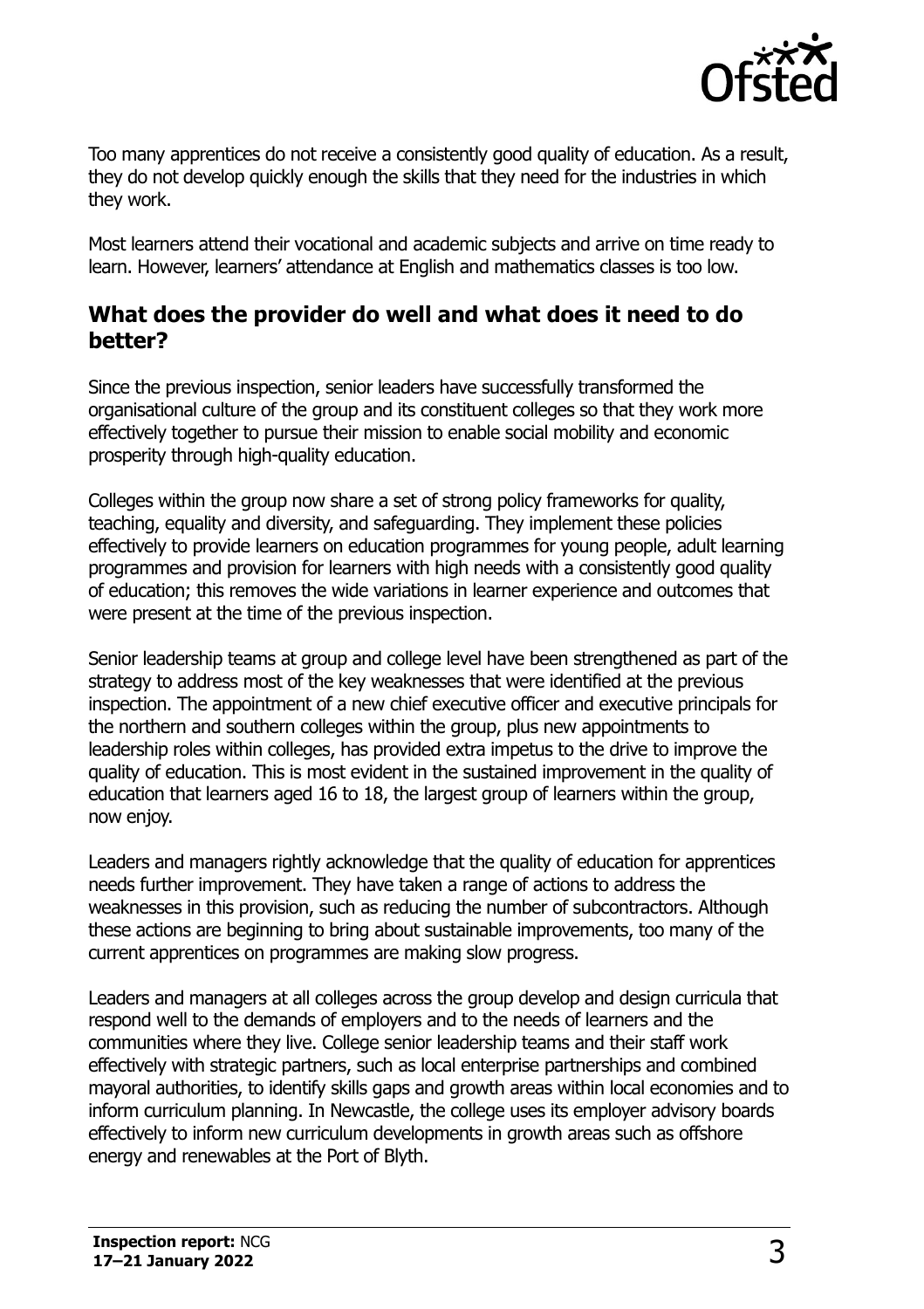

Leaders and managers took a sensible strategic decision to reduce the number of subcontractors that they work with following the previous inspection, with the aim of removing weaker quality provision. The subcontracted provision that remains enables learners to access specialist skills and facilities, such as those at the West Midlands Safari Park and professional football clubs in the north west. Learning Curve, the largest current subcontractor, delivers effective online courses that help adults to re-enter the job market after being on furlough during pandemic restrictions.

Teachers feel well supported by managers. They appreciate the continuous professional development that is made available to them, particularly the communities of practice that allow them to share their teaching and learning approaches across the different colleges. Teachers are encouraged to keep their vocational expertise up to date with professional and industry standards. For example, motor vehicle teachers at Carlisle College work with the DVLA to update their knowledge of MOTs for hybrid and electric vehicles.

Managers and teachers plan and teach curricula that meet the needs of learners and employers in the different localities covered by the colleges in the group. The large programmes of English for speakers of other languages at Newcastle College, Lewisham College and Southwark College are planned effectively to enable growing numbers of refugees and asylum seekers to gain access to courses that enable them to integrate more quickly into their local communities. The access to higher education courses, particularly in health-related subjects such as nursing and midwifery, at Carlisle College, Newcastle College and Southwark College prepare learners well for careers in the health service.

Most teachers establish the starting points of learners accurately. They use this information effectively to plan their teaching. At Kidderminster College, learners on the level 3 dance programme take auditions at the start of the course so that their teachers can assess their prior skills before assigning them to a group at the same level. As a result, these learners can work at an appropriate pace to gain competence and confidence in their development as dancers.

Most teachers build the knowledge and skills of learners effectively over time through teaching a properly sequenced curriculum. In A level English literature at Newcastle Sixth Form College, the first set text is Tennessee Williams' A Streetcar Named Desire, as learners find the language in the play easy to understand. Learners then apply the knowledge and skills they develop through analysing more complex texts, such as Othello and Frankenstein.

Teachers develop learners' fluency and retention of their knowledge and skills through effective recall activities and by checking continually learners' understanding of what they have been taught. Learners on engineering programmes at Carlisle College must demonstrate several times that they can competently use basic tools, such as files and hammers, before moving onto more advanced machinery like lathes.

A few teachers and learning support assistants do not demonstrate secure knowledge of the subjects that they teach. For example, in some mathematics lessons, learners are not correctly taught the units of measurement for the surface area of a cube. Learning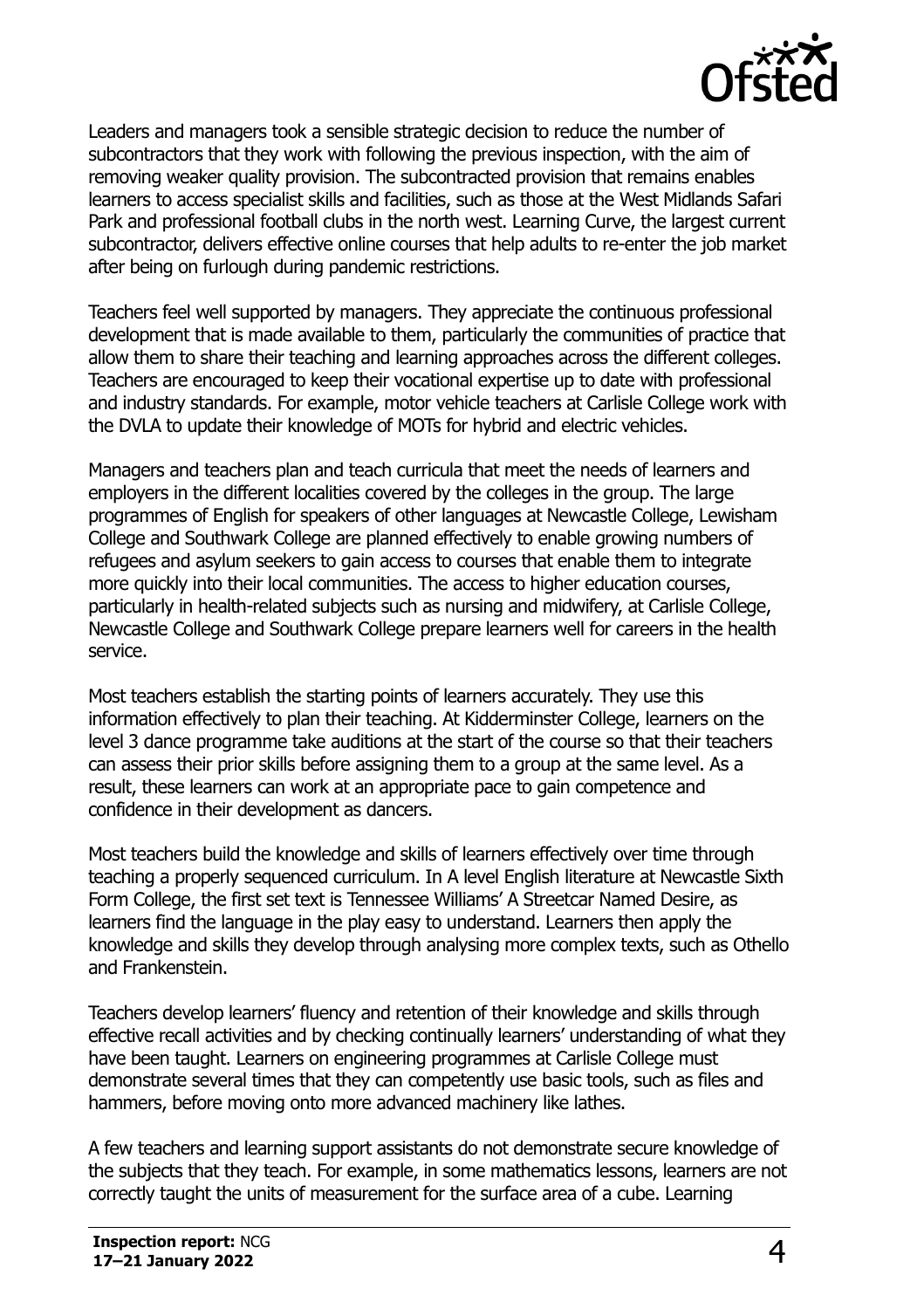

assistants attempt to teach a method to find the missing value of a mean without understanding how. As a result, the learners in these lessons are often left confused or record information incorrectly in their notes.

Staff provide most learners with useful careers advice and guidance. Teachers and personal tutors use tutorials effectively to help prepare learners for their next steps. Learners on education programmes for young people benefit from visits to universities and prospective employers. Speakers from the local NHS Trust attend the health and social care courses at Newcastle College so that adult learners are aware of the different roles available within the trust and what they expect of its workforce. As a result, progression into higher education and employment is high.

Learners with high needs receive a very good quality of education, particularly at Newcastle College. Learners' transition into colleges is well planned so that they settle into college life quickly and understand what is expected of them. Staff work effectively with local authorities to ensure that education and health care plans enable learners to access an ambitious curriculum through which they can develop the knowledge, skills and behaviours to live an independent life or gain employment. Most learners with high needs progress onto full-time further education courses, with a small minority going into higher education or employment.

On too many apprenticeship programmes, particularly across the large construction programmes at Newcastle College, West Lancashire College and Carlisle College, skills trainers do not plan learning based on the starting points of apprentices. They do not take sufficient account of what apprentices can and cannot do before setting them tasks. As a result, too often, apprentices do not develop substantial new knowledge, skills and behaviours.

Skills trainers do not involve employers enough in the planning of activities on these apprenticeship programmes. Consequently, employers do not understand what tasks they should set apprentices at work to improve the development of apprentices' skills. Managers of some apprenticeship programmes, such as at Carlisle College, do not have sufficient oversight over the progress that apprentices make in the development of their knowledge, skills and behaviours. Not enough apprentices receive advice on the next steps they can take in their careers or further training.

Governors at all colleges in the group have extensive experience across the fields of education, industry and finance, which enables them to hold senior managers to account for their actions and to challenge them to improve the quality of education. For example, governors on the group's corporate board have continually challenged executive directors to improve the quality of data for apprenticeship programmes so they can get a more accurate picture on the progress that apprentices are making.

Governors at all colleges have a close understanding of the strengths of the provision at their college and what needs to improve. They provide active oversight of progress against areas of improvement identified through the colleges' self-assessment processes.

Governors on the corporate board of the group and those on local college boards have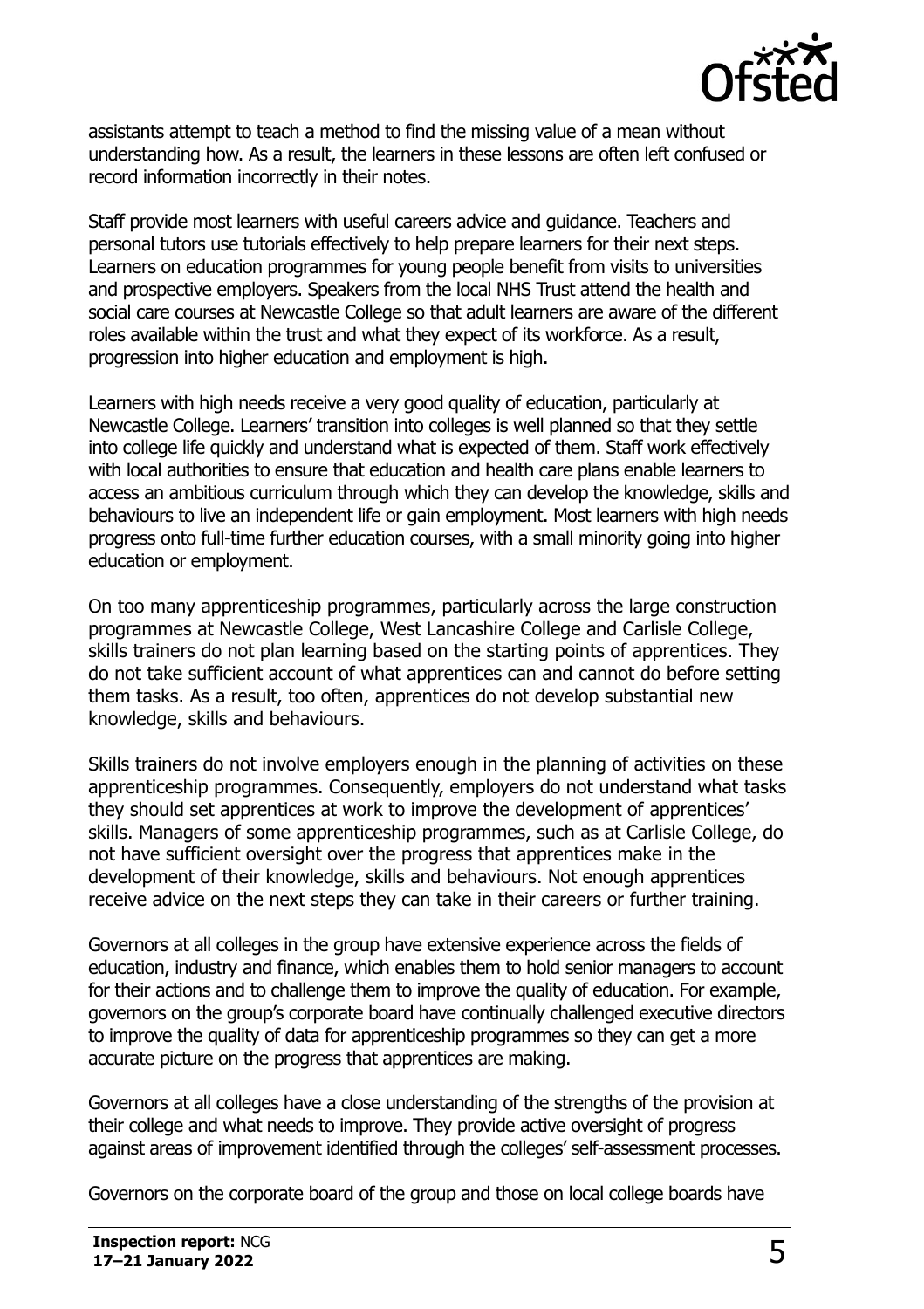

worked effectively together to build trust between each other since the previous inspection. As a result, actions to improve the quality of education have been implemented more quickly to the benefit of learners.

## **Safeguarding**

The arrangements for safeguarding are effective.

Leaders and managers have developed a rigorous set of safeguarding policies and procedures that are implemented effectively across all colleges in the group. They ensure that these policies and procedures are updated regularly to take account of new guidance on how to keep learners safe, such as that on sexual harassment and abuse, and that staff are briefed on these updates in a timely way.

Leaders and managers ensure that all staff, including those employed through agencies, are recruited safely. Leaders at the highest level of each college monitor the completion of employment checks and mandatory staff training.

Designated safeguarding leads have a very good understanding of when to refer students onto external agencies for help and protection. Safeguarding and pastoral staff work well with students who have been subject to referrals to keep them engaged in learning by close contact with parents and carers and providers of specialist help, such as counselling and personal mentors.

Designated safeguarding leads at different colleges in the group ensure that staff are trained to identify and protect learners who are at risk from threats specific to their own communities. For example, in the two London colleges, work with community safety officers and the police has resulted in various preventative actions to counter knife crime. In Newcastle, staff are alert to online right-wing extremists attempting to radicalise students.

### **What does the provider need to do to improve?**

- Improve the quality of education for apprentices by:
	- identifying the starting points of apprentices more accurately, so that skills trainers can plan and teach programmes that enable apprentices to develop substantial new knowledge, skills and behaviours
	- developing more effective links with employers so that they are fully involved in the planning of on-the-job training
	- ensuring that managers provide more rigorous scrutiny of the progress that apprentices make in the development of their knowledge, skills and behaviours
	- providing all apprentices with the opportunity to receive careers advice.
- Ensure that all teachers and learning support assistants have secure knowledge in the subjects they teach and in which they provide support.
- Increase the attendance of learners at English and mathematics lessons.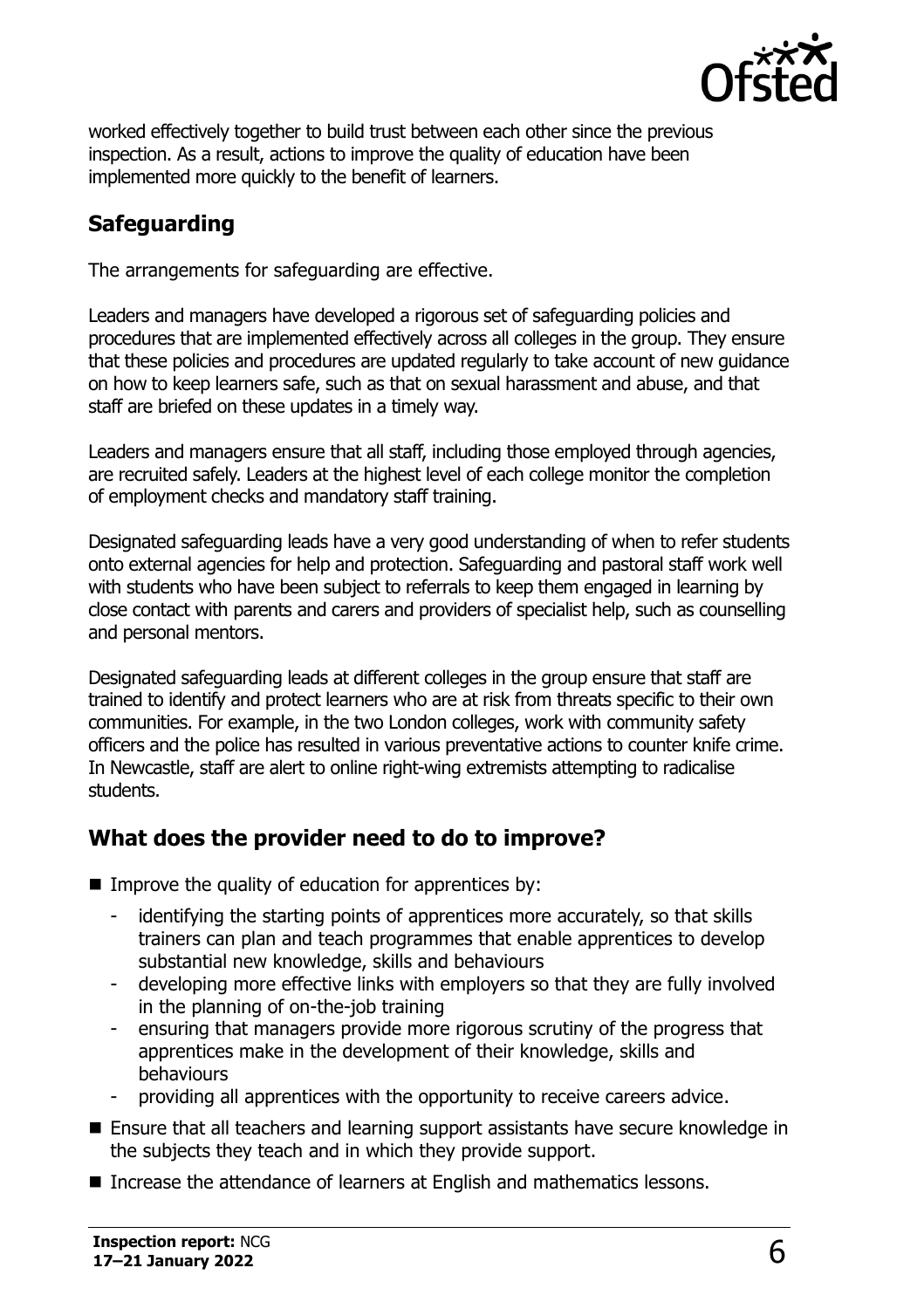

# **Provider details**

| Unique reference number     | 130552                                                                                                                                                                                                                                                                                             |
|-----------------------------|----------------------------------------------------------------------------------------------------------------------------------------------------------------------------------------------------------------------------------------------------------------------------------------------------|
| <b>Address</b>              | Rye Hill Campus<br>Scotswood Road<br>Newcastle upon Tyne<br>NE4 7SA                                                                                                                                                                                                                                |
| <b>Contact number</b>       | 0191 2004000                                                                                                                                                                                                                                                                                       |
| Website                     | http://www.ncgrp.co.uk                                                                                                                                                                                                                                                                             |
| <b>Principal/CEO</b>        | Liz Bromley                                                                                                                                                                                                                                                                                        |
| <b>Provider type</b>        | General further education college                                                                                                                                                                                                                                                                  |
| Date of previous inspection | 14-21 May 2018                                                                                                                                                                                                                                                                                     |
| <b>Main subcontractors</b>  | Learning Curve Group<br>The Skills Network<br>West Midland Safari Park<br><b>Blackpool FC Community Trust</b><br><b>Blackburn Rovers Community Trust</b><br>Newcastle United Foundation<br>Ken Bate Associates<br>Discover Consultancy and Training<br><b>System People</b><br><b>PHX Training</b> |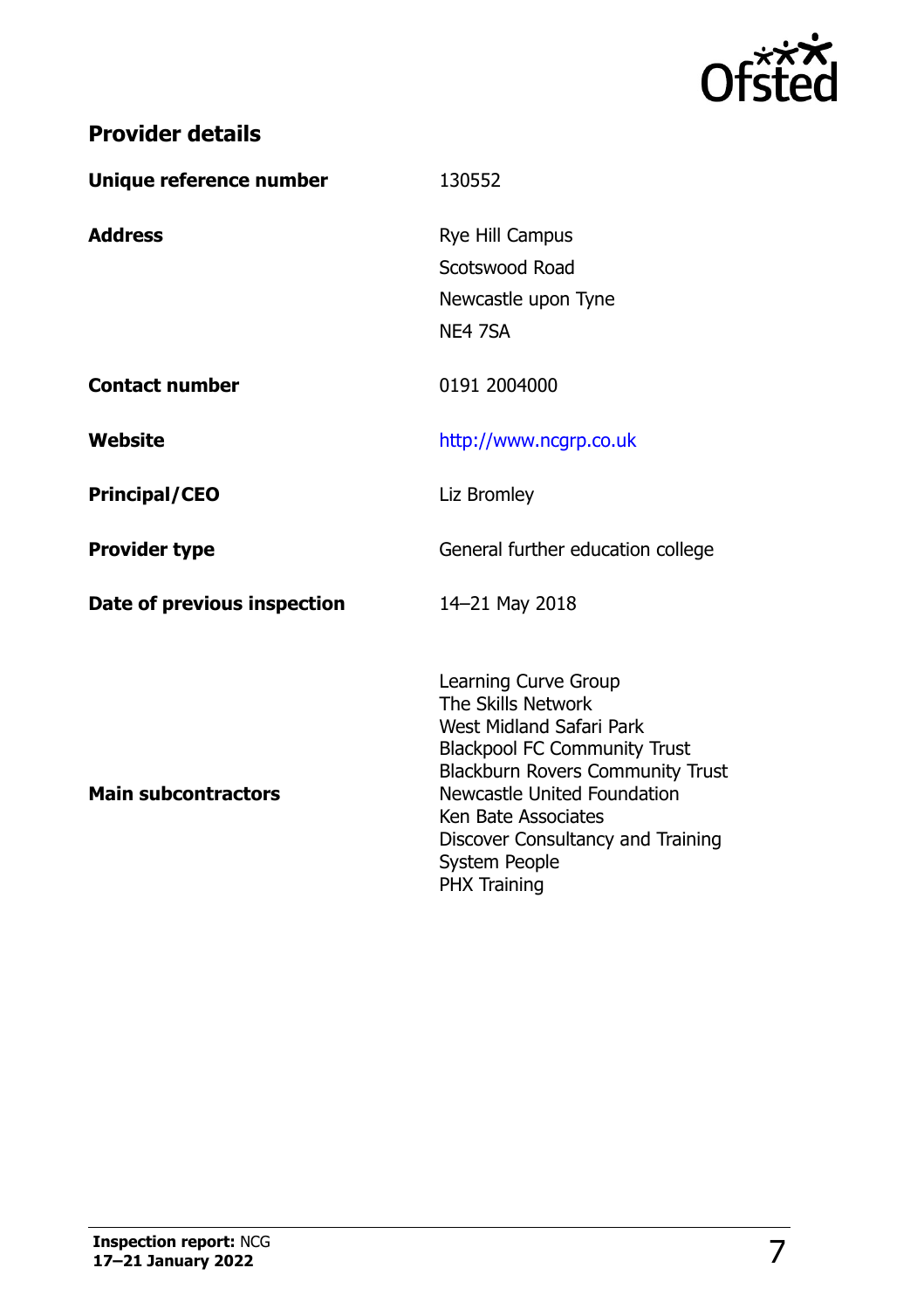

## **Information about this inspection**

The inspection team was assisted by the executive director quality, as nominee. Inspectors took account of the provider's most recent self-assessment report and development plans, and the previous inspection report. The inspection was carried out using the [further education and skills inspection handbook](http://www.gov.uk/government/publications/further-education-and-skills-inspection-handbook-eif) and took into account all relevant provision at the provider. Inspectors collected a wide range of evidence to inform judgements, including visiting learning sessions, scrutinising learners' work, seeking the views of learners, staff and other stakeholders, and examining the provider's documentation and records.

#### **Inspection team**

Charles Searle, lead inspector Andrea Shepherd Linnia Khemdoudi Alison Cameron-Brandwood Chloe Rendall Philippa Firth Andrea Machell Glenise Burrell Sharon Dowling Hayley Lomas Mike Finn Joanne Stork Jane Hughes Helen Whelan Penny Fawcus Gayle Saundry Ian Frear Sue Hasty Lynda Brown Emma Woods Alison Humphreys Kim Bleasdale Andrea Dill-Russell Jaswant Mann Jai Sharda David Baber Anne Tyrrell Rosy Belton

Her Majesty's Inspector Her Majesty's Inspector Her Majesty's Inspector Her Majesty's Inspector Her Majesty's Inspector Her Majesty's Inspector Her Majesty's Inspector Her Majesty's Inspector Her Majesty's Inspector Her Majesty's Inspector Her Majesty's Inspector Her Majesty's Inspector Her Majesty's Inspector Her Majesty's Inspector Her Majesty's Inspector Her Majesty's Inspector Her Majesty's Inspector Her Majesty's Inspector Her Majesty's Inspector Her Majesty's Inspector Her Majesty's Inspector Her Majesty's inspector Her Majesty's Inspector Ofsted Inspector Ofsted Inspector Ofsted Inspector Ofsted Inspector Ofsted Inspector